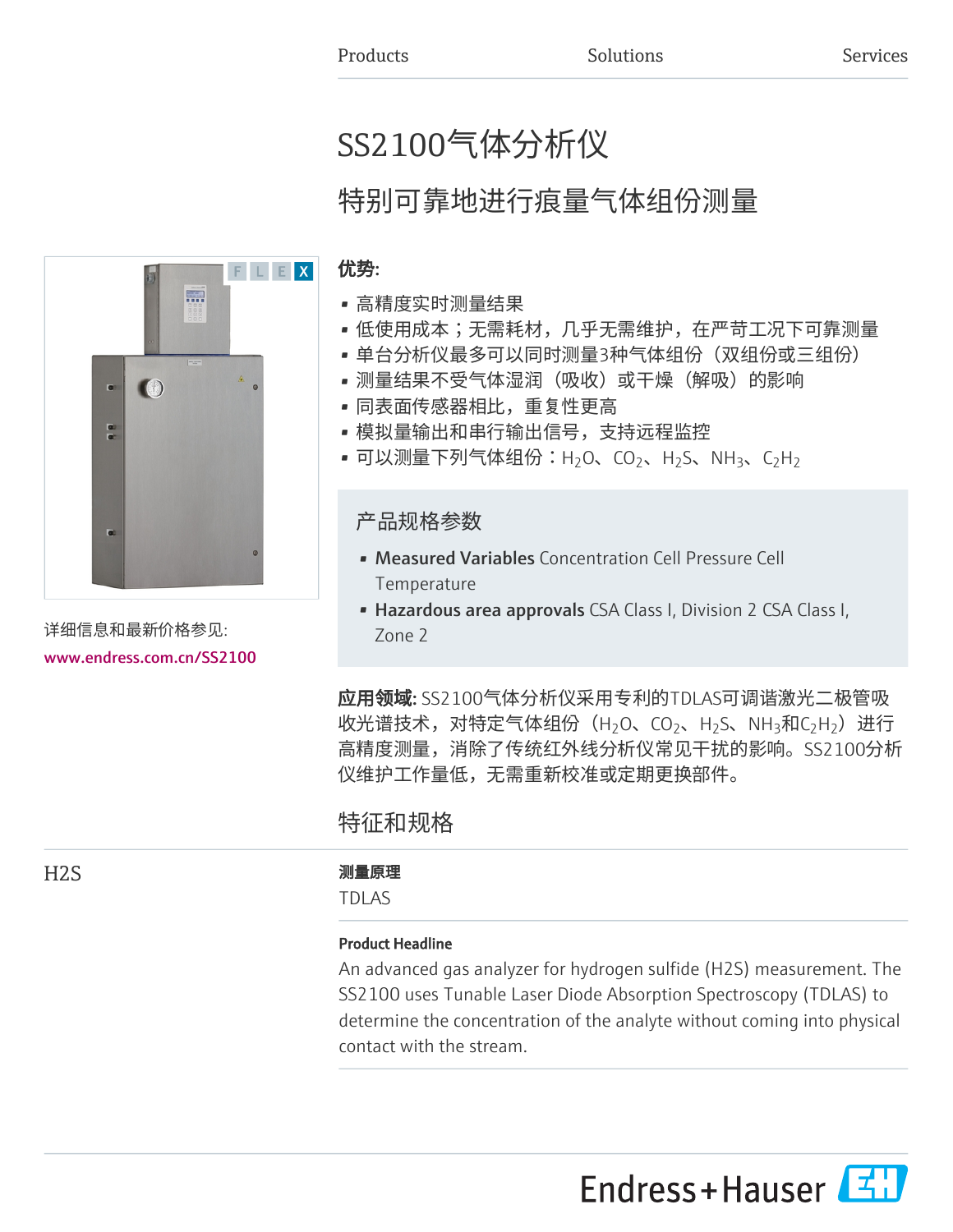#### H<sub>2</sub>S Channels

1

#### Analyte and Measurement ranges

H2S (Hydrogen Sulfide): 0-10 to 0-1000 ppmv; 0-5000 ppmv to 0-5%

#### Measured Variables

Concentration Cell Pressure Cell Temperature

#### Ambient Temperature range

-20 to 50°C (-4 to 122°F) Optional: -10 to 60°C (14 to 140°F)

#### Operating Pressure range

Inlet Pressure: 140-350 kPa (20-50 psig) Sample Cell: 800-1200 mbara or 950-1700 mbara (optional)

#### Analyzer Wetted materials

316L Stainless Steel FKM O-Rings Glass

#### Power supply

120 or 240 VAC ±10%, 50-60 Hz, 300W (18-24 VDC - optional for electronics only) 3 Amps max @ 120 VAC , 1.5 Amps max @ 240 VAC Hz

#### Communication

Analog Output: Two 4-20mA Isolated, 1200 ohms @ 24 VDC max load Serial: RS232C and Ethernet Protocol: Modbus Gould RTU or Daniel RTU or ASCII Digital Outputs: 5, Concentration Alarm, General Fault, Validation Fail, Validation 1 Active, Validation 2 Active Digital Inputs: 2, Flow Alarm, Validation Request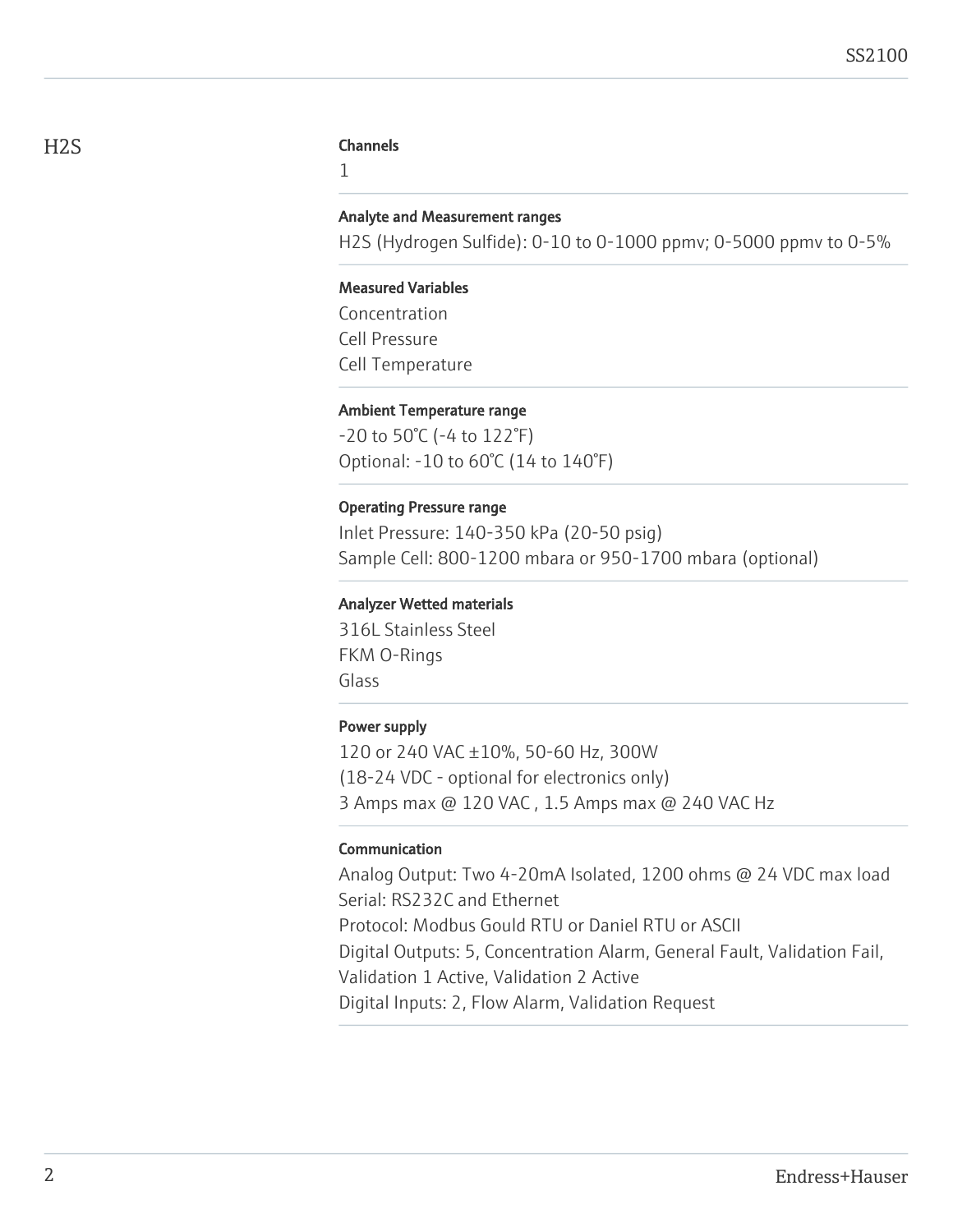#### Housing materials

Electronics: 304 or 316L Stainless Steel Sample System Enclosure: 304 or 316L Stainless Steel

#### Hazardous area approvals

CSA Class I, Division 2 CSA Class I, Zone 2

#### Degree of protection

IP66, Type 4X

#### H2O 2000 2000 2000 测量原理

TDLAS

#### Product Headline

An advanced gas analyzer for moisture (H2O) measurement. The SS2100 uses Tunable Laser Diode Absorption Spectroscopy (TDLAS) to determine the concentration of the analyte without coming into physical contact with the stream.

#### Channels

1

#### Analyte and Measurement ranges

H2O (Moisture): 0-10 to 0-100 ppmv; 0-50 to 0-5000 ppmv

#### Measured Variables

Concentration Moisture Dew Point Cell Pressure Cell Temperature

#### Ambient Temperature range

-20 to 50°C (-4 to 122°F) Optional: -10 to 60°C (14 to 140°F)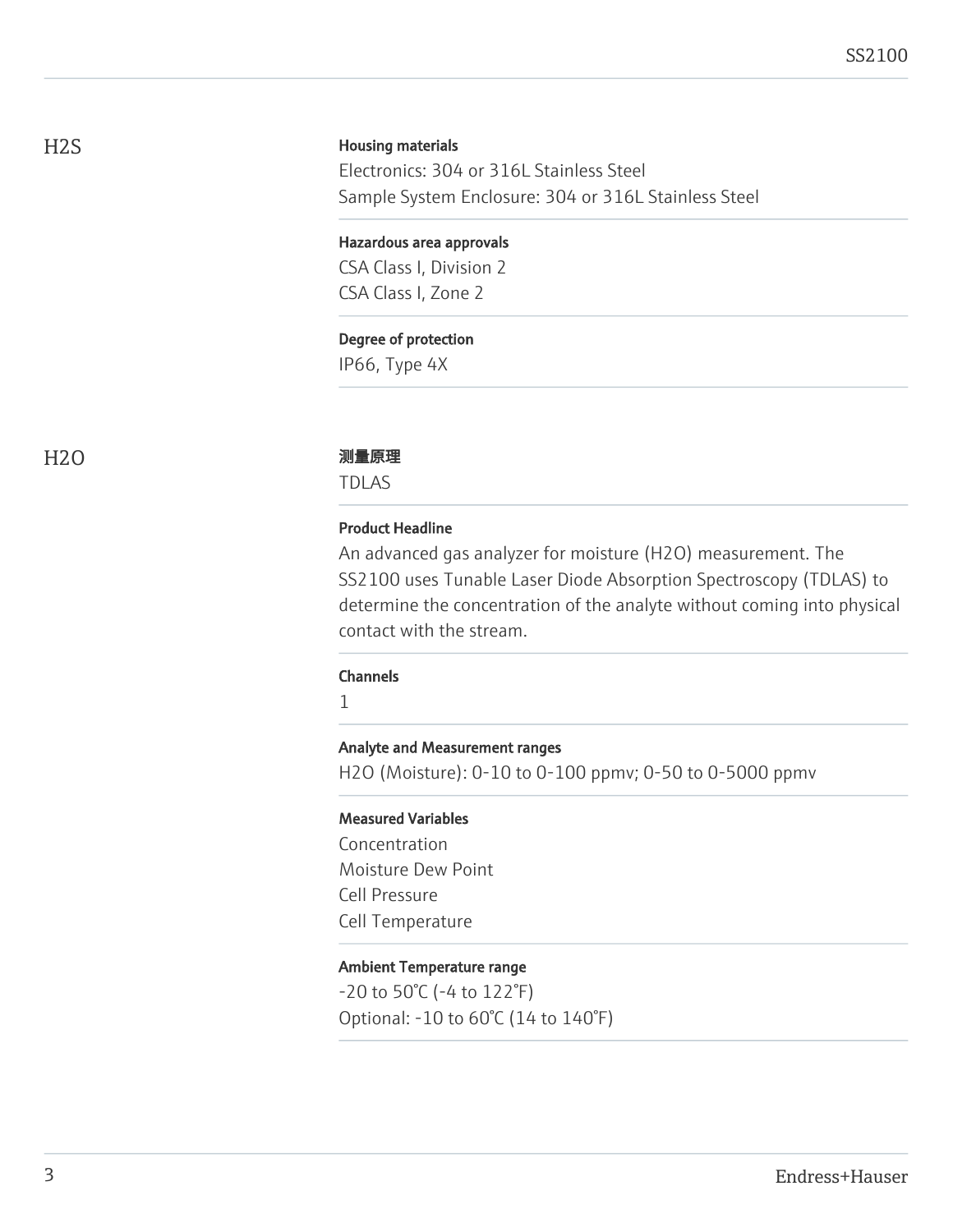#### Operating Pressure range

Inlet Pressure: 140-350 kPa (20-50 psig) Sample Cell: 800-1200 mbara or 950-1700 mbara (optional)

#### Analyzer Wetted materials

316L Stainless Steel FKM O-Rings Glass

#### Power supply

120 or 240 VAC ±10%, 50-60 Hz, 300W (18-24 VDC - optional for electronics only) 3 Amps max @ 120 VAC , 1.5 Amps max @ 240 VAC Hz

#### Communication

Analog Output: Two 4-20mA Isolated, 1200 ohms @ 24 VDC max load Serial: RS232C and Ethernet Protocol: Modbus Gould RTU or Daniel RTU or ASCII Digital Outputs: 5, Concentration Alarm, General Fault, Validation Fail, Validation 1 Active, Validation 2 Active Digital Inputs: 2, Flow Alarm, Validation Request

#### Housing materials

Electronics: 304 or 316L Stainless Steel Sample System Enclosure: 304 or 316L Stainless Steel

#### Hazardous area approvals

CSA Class I, Division 2 CSA Class I, Zone 2

#### Degree of protection

IP66, Type 4X

TDLAS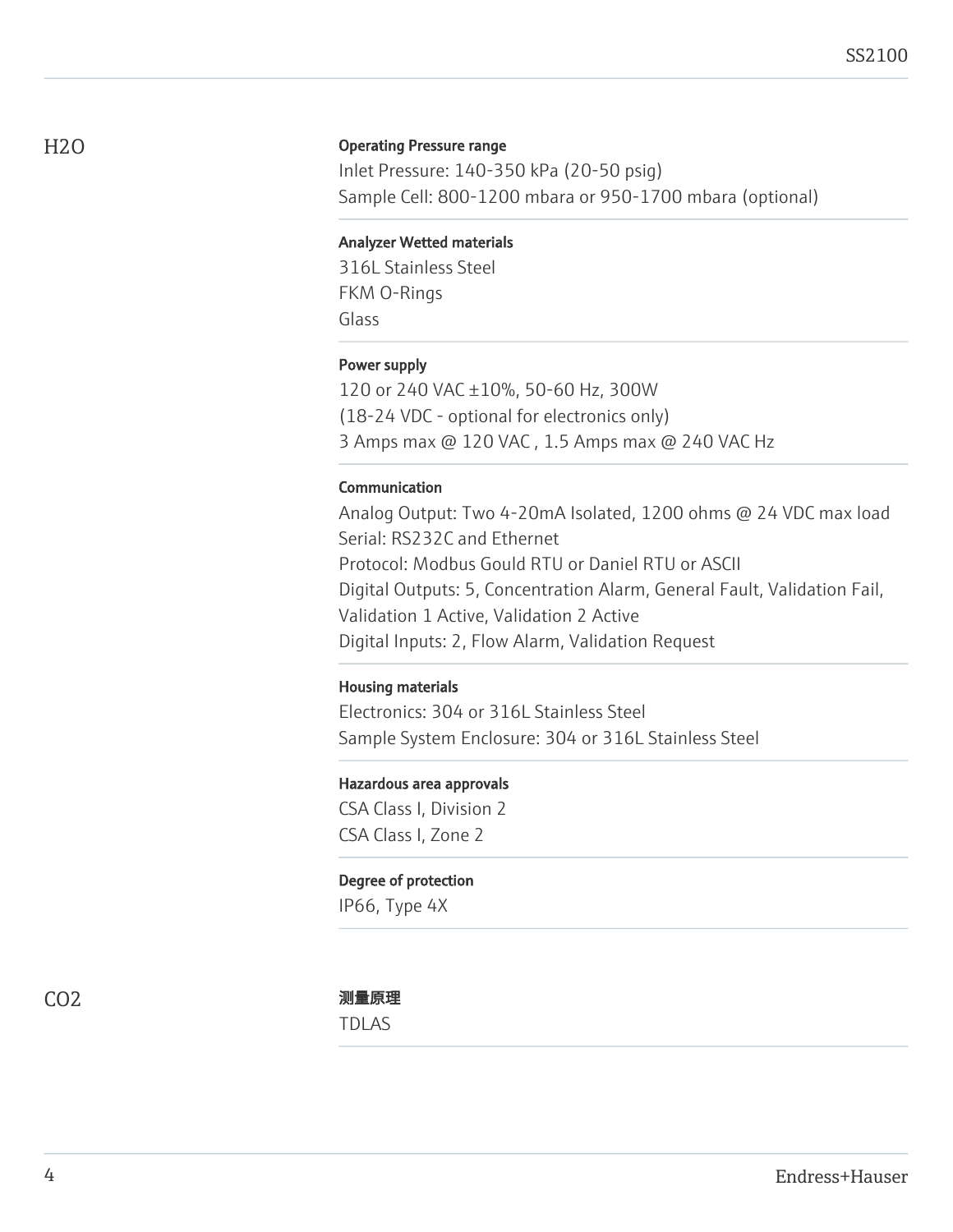#### Product Headline

An advanced gas analyzer for carbon dioxide (CO2) measurement. The SS2100 uses Tunable Laser Diode Absorption Spectroscopy (TDLAS) to determine the concentration of the analyte without coming into physical contact with the stream.

#### **Channels**

1

#### Analyte and Measurement ranges

CO2 (Carbon Dioxide): 0-10 to 0-1000 ppmv; 0-5000 ppmv to 0-5%

#### Measured Variables

Concentration Cell Pressure Cell Temperature

#### Ambient Temperature range

-20 to 50°C (-4 to 122°F) Optional: -10 to 60°C (14 to 140°F)

#### Operating Pressure range

Inlet Pressure: 140-350 kPa (20-50 psig) Sample Cell: 800-1200 mbara or 950-1700 mbara (optional)

#### Analyzer Wetted materials

316L Stainless Steel FKM O-Rings Glass

#### Power supply

120 or 240 VAC ±10%, 50-60 Hz, 300W (18-24 VDC - optional for electronics only) 3 Amps max @ 120 VAC , 1.5 Amps max @ 240 VAC Hz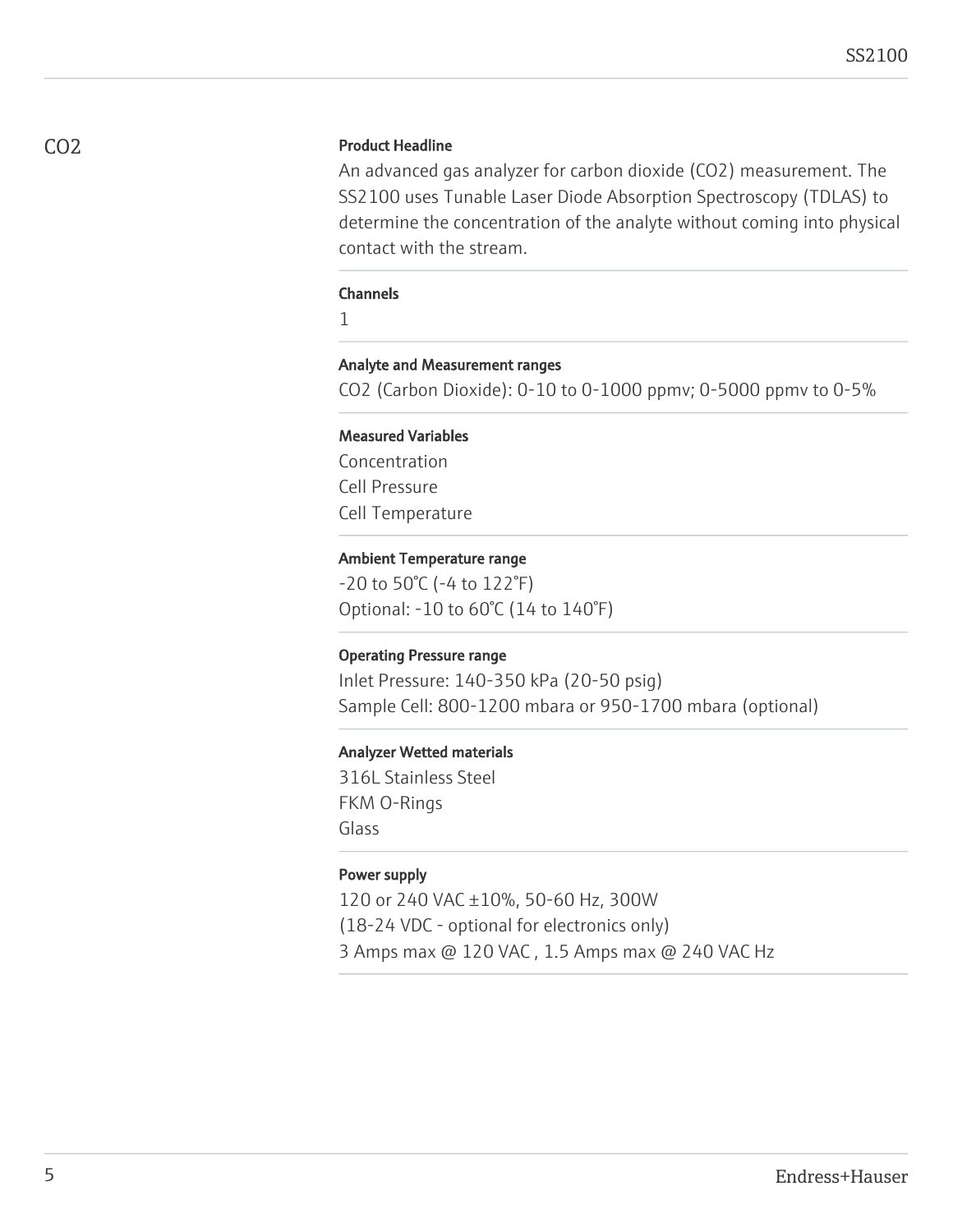#### **Communication**

Analog Output: Two 4-20mA Isolated, 1200 ohms @ 24 VDC max load Serial: RS232C and Ethernet Protocol: Modbus Gould RTU or Daniel RTU or ASCII Digital Outputs: 5, Concentration Alarm, General Fault, Validation Fail, Validation 1 Active, Validation 2 Active Digital Inputs: 2, Flow Alarm, Validation Request

#### Housing materials

Electronics: 304 or 316L Stainless Steel Sample System Enclosure: 304 or 316L Stainless Steel

# Hazardous area approvals

CSA Class I, Division 2 CSA Class I, Zone 2

### Degree of protection

IP66, Type 4X

#### NH3 测量原理

TDLAS

#### Product Headline

An advanced gas analyzer for ammonia (NH3) measurement. The SS2100 uses Tunable Laser Diode Absorption Spectroscopy (TDLAS) to determine the concentration of the analyte without coming into physical contact with the stream.

#### **Channels**

1

#### Analyte and Measurement ranges

NH3 (Ammonia): 0-5 ppmv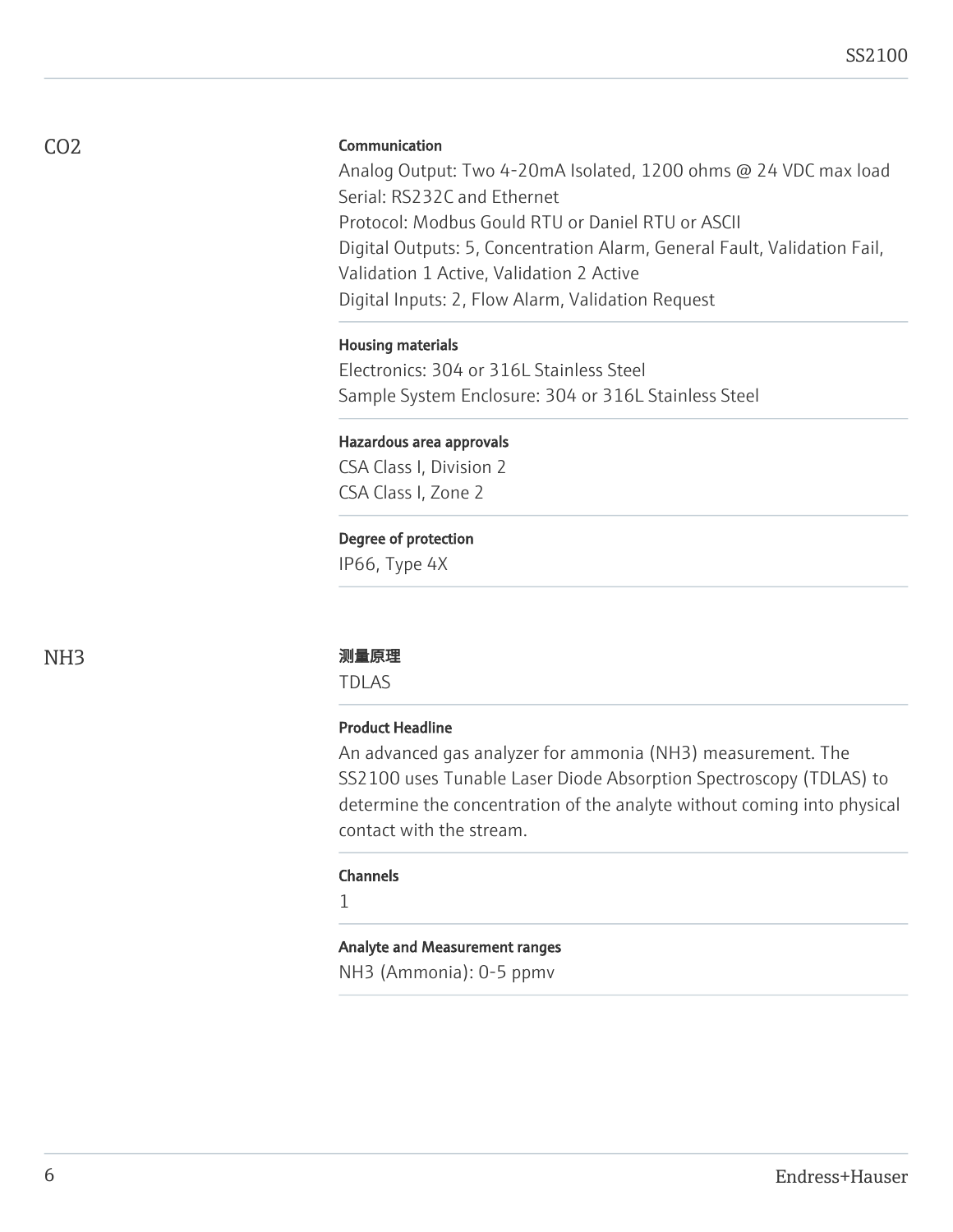#### Measured Variables

Concentration Cell Pressure Cell Temperature

#### Ambient Temperature range

-20 to 50°C (-4 to 122°F) Optional: -10 to 60°C (14 to 140°F)

#### Operating Pressure range

Inlet Pressure: 140-350 kPa (20-50 psig) Sample Cell: 800-1200 mbara or 950-1700 mbara (optional)

#### Analyzer Wetted materials

316L Stainless Steel FKM O-Rings Glass

#### Power supply

120 or 240 VAC ±10%, 50-60 Hz, 300W (18-24 VDC - optional for electronics only) 3 Amps max @ 120 VAC , 1.5 Amps max @ 240 VAC Hz

#### Communication

Analog Output: Two 4-20mA Isolated, 1200 ohms @ 24 VDC max load Serial: RS232C and Ethernet Protocol: Modbus Gould RTU or Daniel RTU or ASCII Digital Outputs: 5, Concentration Alarm, General Fault, Validation Fail, Validation 1 Active, Validation 2 Active Digital Inputs: 2, Flow Alarm, Validation Request

#### Housing materials

Electronics: 304 or 316L Stainless Steel Sample System Enclosure: 304 or 316L Stainless Steel

#### Hazardous area approvals

CSA Class I, Division 2 CSA Class I, Zone 2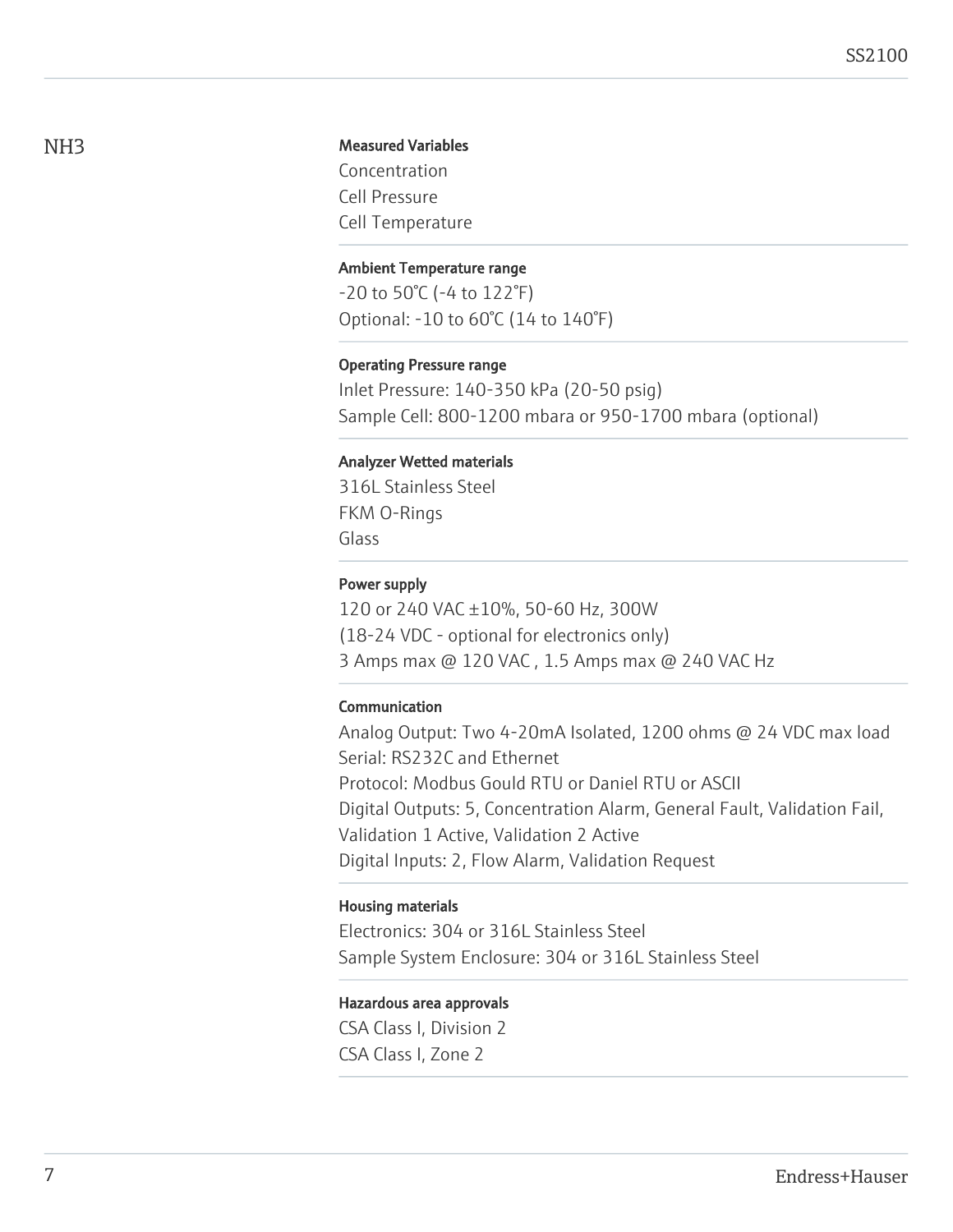#### Degree of protection

IP66, Type 4X

#### C2H2 测量原理

TDLAS

#### Product Headline

An advanced gas analyzer for acetylene (C2H2) measurement. The SS2100 uses Tunable Laser Diode Absorption Spectroscopy (TDLAS) to determine the concentration of the analyte without coming into physical contact with the stream.

#### **Channels**

1

#### Analyte and Measurement ranges

C2H2 (Acetylene): 0-5; 0-3000 ppmv

#### Measured Variables

Concentration Cell Pressure Cell Temperature

#### Ambient Temperature range

-20 to 50°C (-4 to 122°F) Optional: -10 to 60°C (14 to 140°F)

#### Operating Pressure range

Inlet Pressure: 140-350 kPa (20-50 psig) Sample Cell: 800-1200 mbara or 950-1700 mbara (optional)

#### Analyzer Wetted materials

316L Stainless Steel FKM O-Rings Glass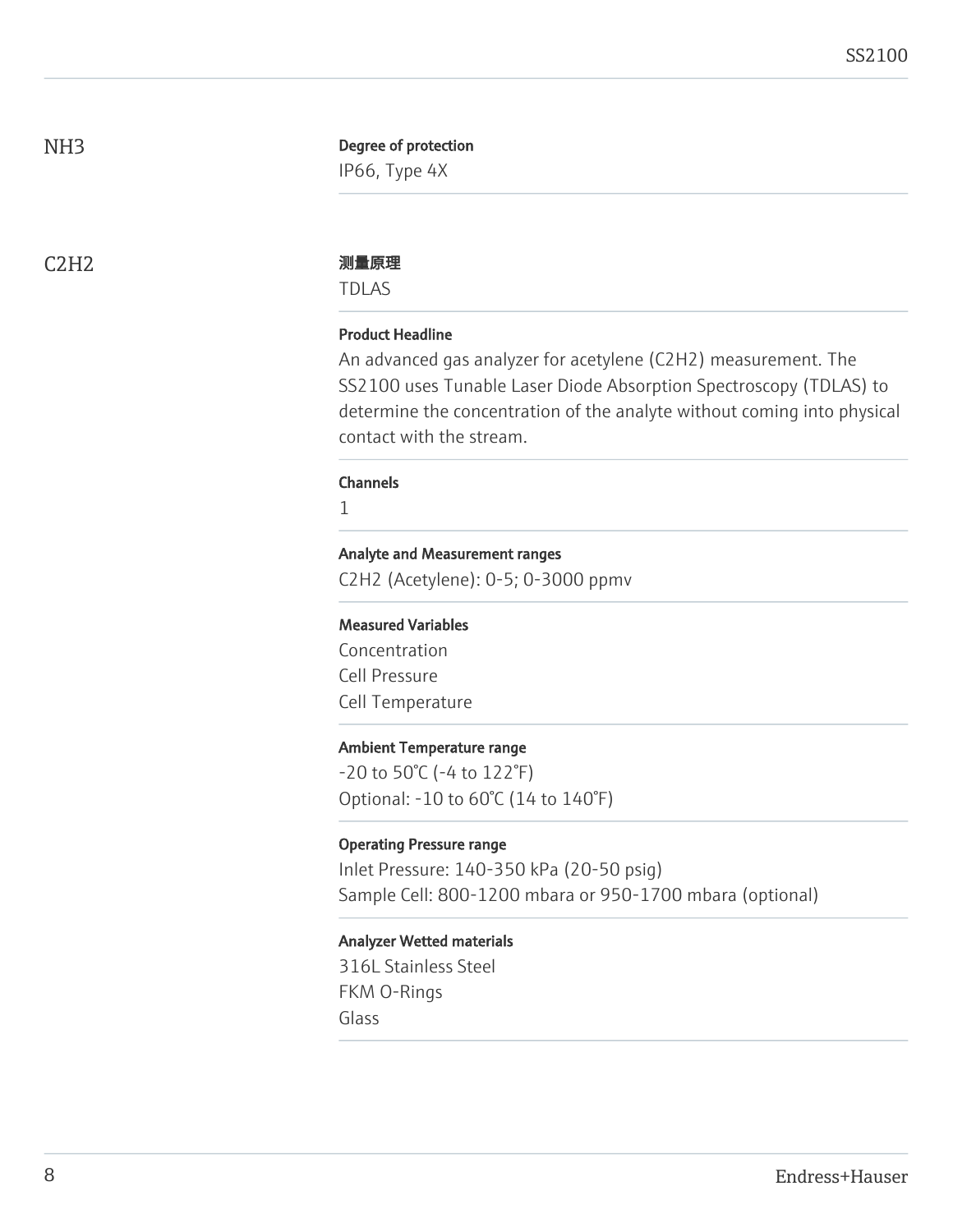# C2H2

#### Power supply

120 or 240 VAC ±10%, 50-60 Hz, 300W (18-24 VDC - optional for electronics only) 3 Amps max @ 120 VAC , 1.5 Amps max @ 240 VAC Hz

#### **Communication**

Analog Output: Two 4-20mA Isolated, 1200 ohms @ 24 VDC max load Serial: RS232C and Ethernet Protocol: Modbus Gould RTU or Daniel RTU or ASCII Digital Outputs: 5, Concentration Alarm, General Fault, Validation Fail, Validation 1 Active, Validation 2 Active Digital Inputs: 2, Flow Alarm, Validation Request

#### Housing materials

Electronics: 304 or 316L Stainless Steel Sample System Enclosure: 304 or 316L Stainless Steel

#### Hazardous area approvals

CSA Class I, Division 2 CSA Class I, Zone 2

#### Degree of protection

IP66, Type 4X

H2S+H2O 测量原理

TDLAS

#### Product Headline

Advanced multi-channel gas analyzer for hydrogen sulfide (H2S) and moisture (H2O), also known as a 2-Pack. The SS2100 uses Tunable Laser Diode Absorption Spectroscopy (TDLAS) to determine the concentration of the analyte without coming into physical contact with the stream.

#### Channels

2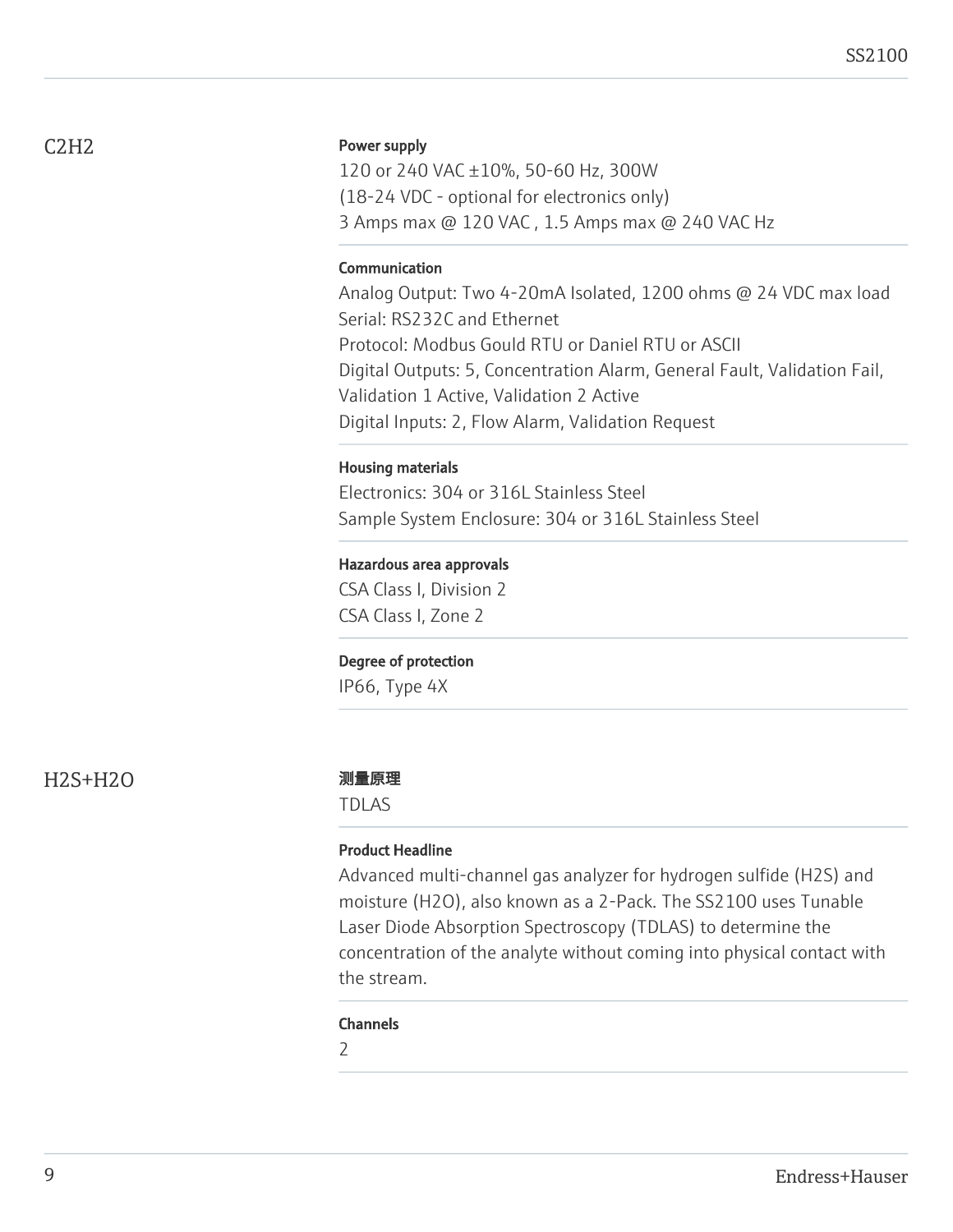# H2S+H2O

### Analyte and Measurement ranges

H2S (Hydrogen Sulfide): 0-10 to 0-1000 ppmv H2O (Moisture): 0-100 to 0-5000 ppmv

#### Measured Variables

Concentration Moisture Dew Point Cell Pressure Cell Temperature

#### Ambient Temperature range

-20 to 50°C (-4 to 122°F) Optional: -10 to 60°C (14 to 140°F)

#### Operating Pressure range

Inlet Pressure: 140-350 kPa (20-50 psig) Sample Cell: 800-1200 mbara or 950-1700 mbara (optional)

### Analyzer Wetted materials

316L Stainless Steel FKM O-Rings Glass

#### Power supply

120 or 240 VAC ±10%, 50-60 Hz, 300W (18-24 VDC - optional for electronics only) 3 Amps max @ 120 VAC , 1.5 Amps max @ 240 VAC Hz

# Communication

Analog Output: Four 4-20mA Isolated, 1200 ohms @ 24 VDC max load Serial: RS232C and Ethernet (H2S) and RS232C or Ethernet (H2O) Protocol: Modbus Gould RTU or Daniel RTU or ASCII Digital Outputs (H2S): 5, Concentration Alarm, General Fault, Validation Fail, Validation 1 Active, Validation 2 Active Digital Inputs (H2S): 2, Flow Alarm, Validation Request Digital Outputs (H2O): 2, Concentration Alarm, General Fault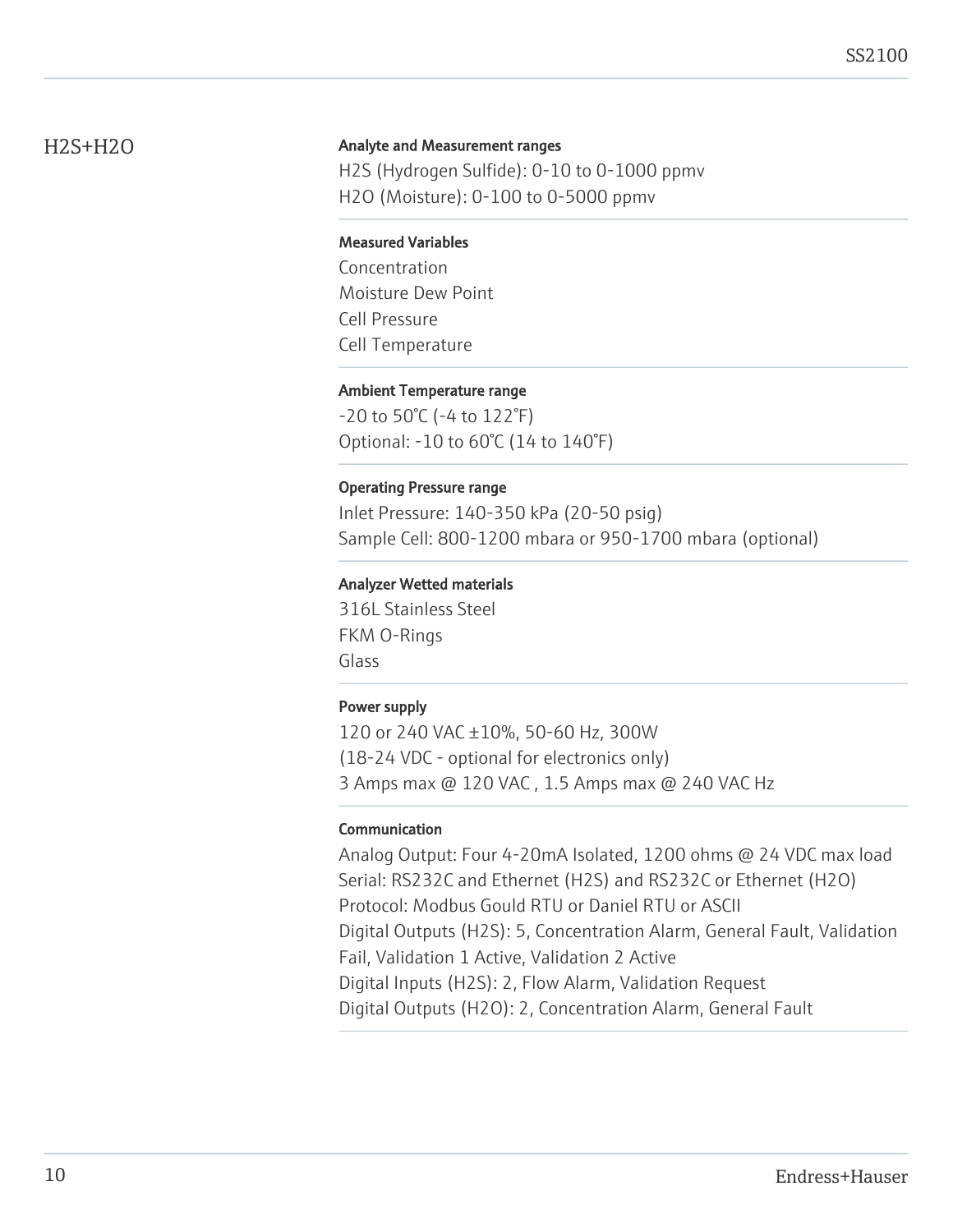# H2S+H2O

#### Housing materials

Electronics: 304 or 316L Stainless Steel Sample System Enclosure: 304 or 316L Stainless Steel

#### Hazardous area approvals

CSA Class I, Division 2 CSA Class I, Zone 2

#### Degree of protection

IP66, Type 4X

# H2S+CO2 测量原理

TDLAS

#### Product Headline

Advanced multi-channel gas analyzer for hydrogen sulfide (H2S) and carbon dioxide (CO2), also known as a 2-Pack. The SS2100 uses Tunable Laser Diode Absorption Spectroscopy (TDLAS) to determine the concentration of the analyte without coming into physical contact with the stream.

#### Channels

2

#### Analyte and Measurement ranges

H2S (Hydrogen Sulfide): 0-10 to 0-1000 ppmv CO2 (Carbon Dioxide): 0-5000 ppmv to 0-5%

#### Measured Variables

Concentration Cell Pressure Cell Temperature

### Ambient Temperature range

-20 to 50°C (-4 to 122°F) Optional: -10 to 60°C (14 to 140°F)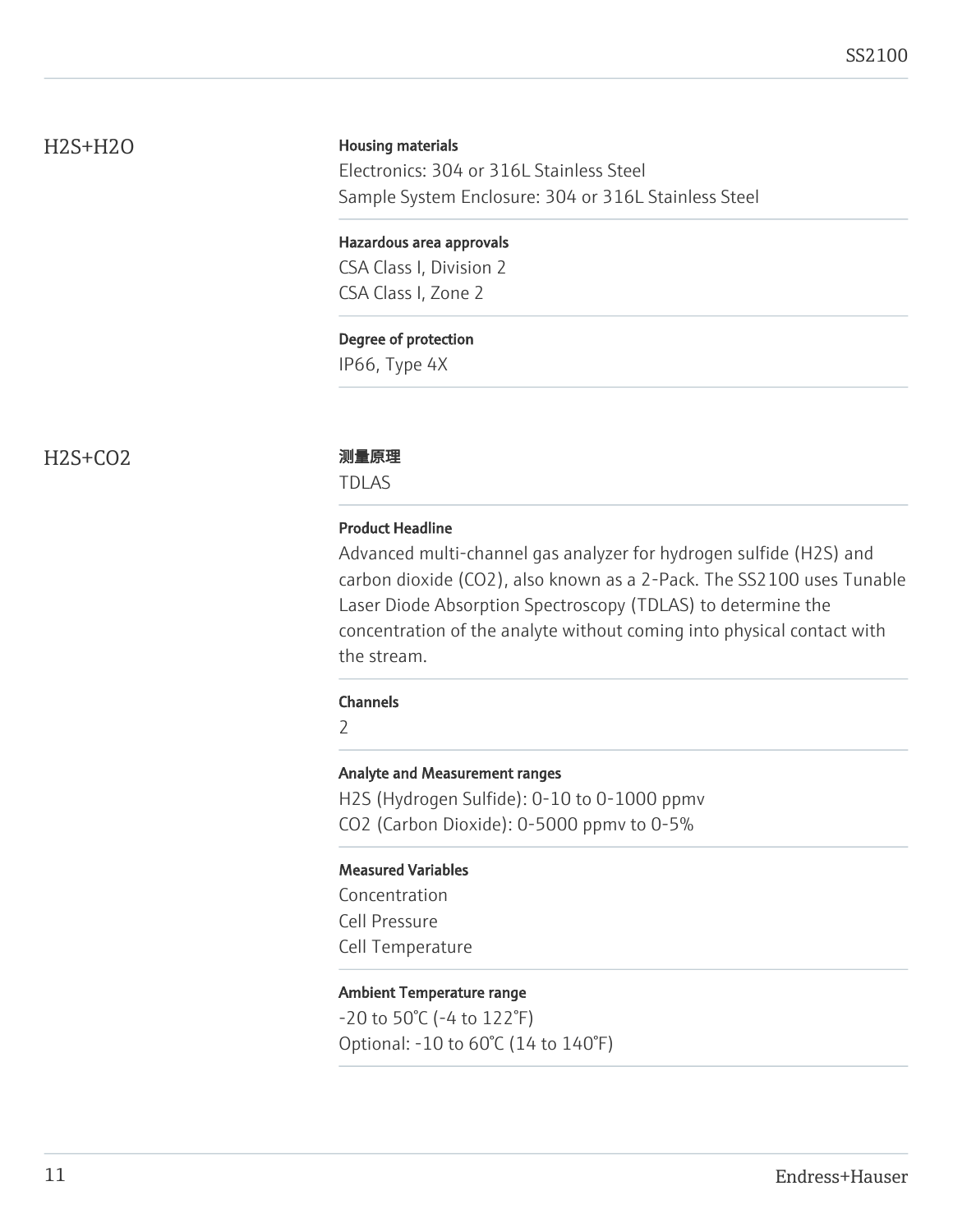# H2S+CO2

#### Operating Pressure range

Inlet Pressure: 140-350 kPa (20-50 psig) Sample Cell: 800-1200 mbara or 950-1700 mbara (optional)

### Analyzer Wetted materials

316L Stainless Steel FKM O-Rings Glass

# Power supply

120 or 240 VAC ±10%, 50-60 Hz, 300W (18-24 VDC - optional for electronics only) 3 Amps max @ 120 VAC , 1.5 Amps max @ 240 VAC Hz

### Communication

Analog Output: Four 4-20mA Isolated, 1200 ohms @ 24 VDC max load Serial: RS232C and Ethernet (H2S) and RS232C or Ethernet (CO2) Protocol: Modbus Gould RTU or Daniel RTU or ASCII Digital Outputs (H2S): 5, Concentration Alarm, General Fault, Validation Fail, Validation 1 Active, Validation 2 Active Digital Inputs (H2S): 2, Flow Alarm, Validation Request Digital Outputs (CO2): 2, Concentration Alarm, General Fault

#### Housing materials

Electronics: 304 or 316L Stainless Steel Sample System Enclosure: 304 or 316L Stainless Steel

#### Hazardous area approvals

CSA Class I, Division 2 CSA Class I, Zone 2

#### Degree of protection

IP66, Type 4X

H2S+H2O+CO2 测量原理

TDLAS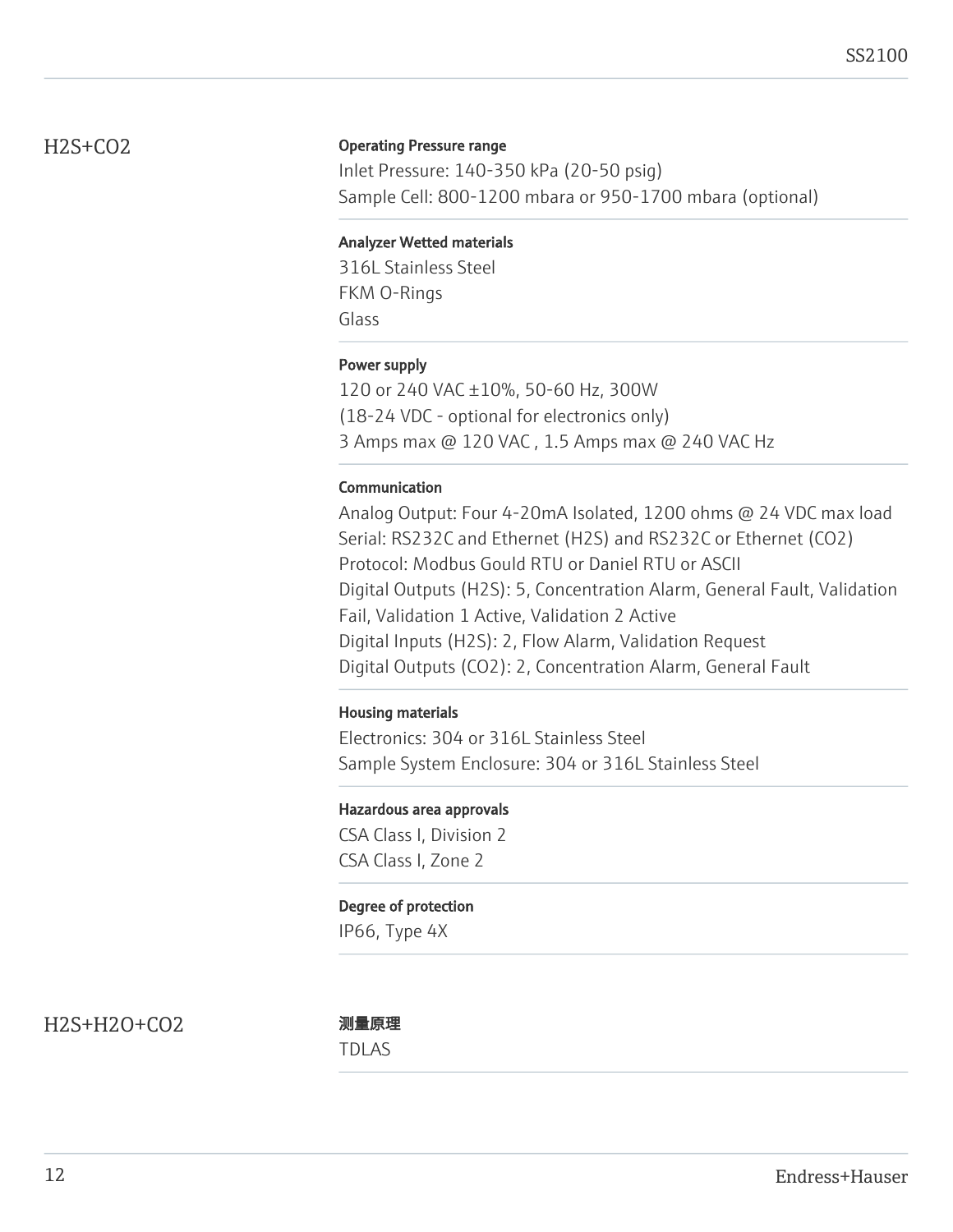# H2S+H2O+CO2

### Product Headline

Advanced multi-channel gas analyzer for hydrogen sulfide (H2S), moisture (H2O), and carbon dioxide (CO2), also known as a 3-Pack. The SS2100 uses Tunable Laser Diode Absorption Spectroscopy (TDLAS) to determine the concentration of the analyte without coming into physical contact with the stream.

#### Channels

3

### Analyte and Measurement ranges

H2S (Hydrogen Sulfide): 0-10 to 0-1000 ppmv H2O (Moisture): 0-100 to 0-5000 ppmv CO2 (Carbon Dioxide): 0-5000 ppmv to 0-5%

### Measured Variables

Concentration Moisture Dew Point Cell Pressure Cell Temperature

# Ambient Temperature range

-20 to 50°C (-4 to 122°F) Optional: -10 to 60°C (14 to 140°F)

# Operating Pressure range

Inlet Pressure: 140-350 kPa (20-50 psig) Sample Cell: 800-1200 mbara or 950-1700 mbara (optional)

#### Analyzer Wetted materials

316L Stainless Steel FKM O-Rings Glass

#### Power supply

120 or 240 VAC ±10%, 50-60 Hz, 300W (18-24 VDC - optional for electronics only) 3 Amps max @ 120 VAC , 1.5 Amps max @ 240 VAC Hz